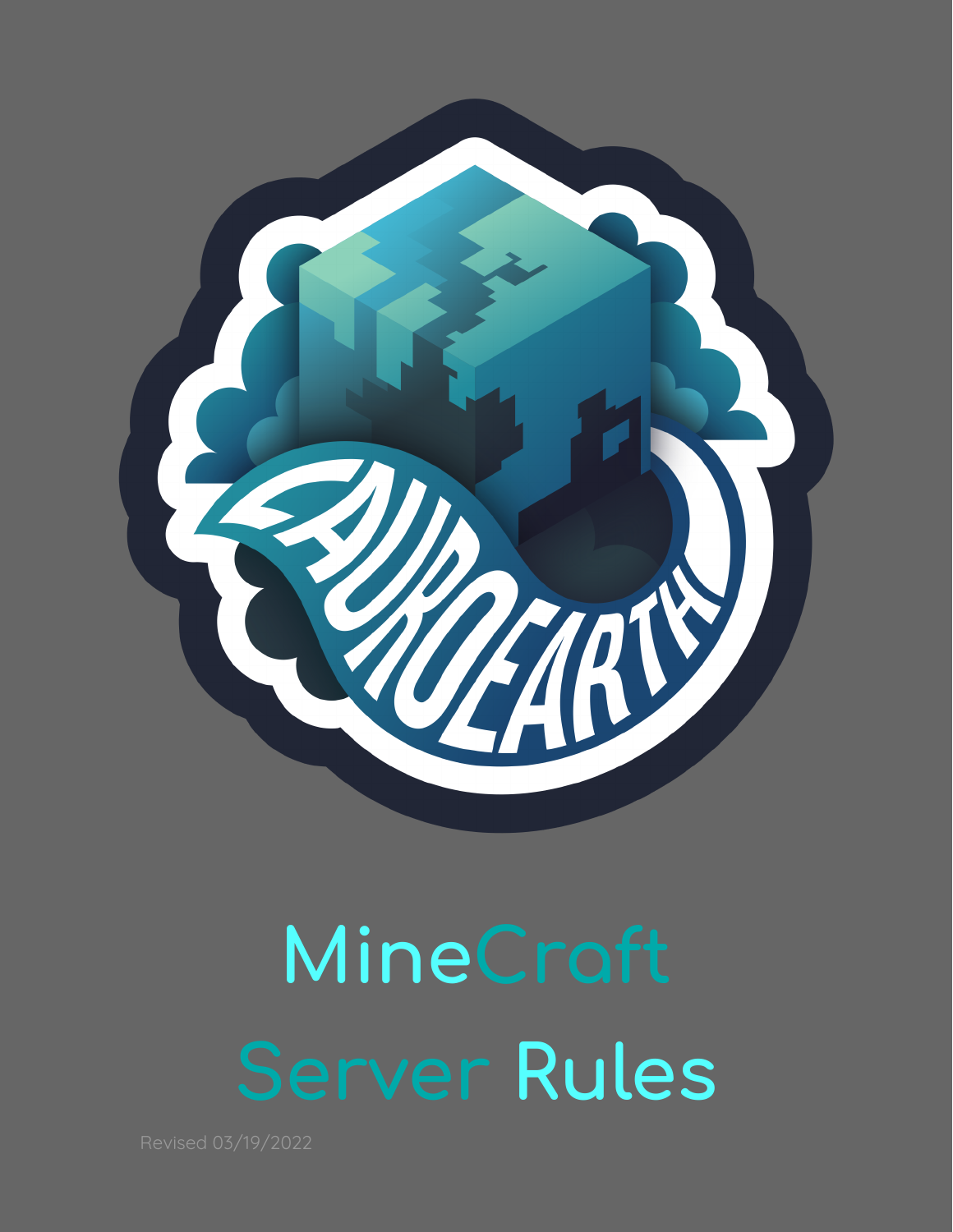## **1. Behaviors**

Stealing from other players and raids is allowed. Stealing from other residents in your town is frowned upon, but it is up to mayors to decide punishments for that. Stealing is defined as theft of items from item containers or theft of specific blocks/items from structures (such as only taking beacons, valuable blocks, etc). Mayors and assistants are not allowed to steal from their residents.

These behaviors are not allowed on the server:

- 1.2.1 Bullying
- 1.2.2 Encouragement of self-harm
- 1.2.3 Racism, homophobia, sexism, hate speech, harassment

1.2.4 - Inciting violence, explicit forms of racial basis, hate speech against racial/social minorities

- 1.2.5 Offensive builds (Phallic, hate symbols, etc.)
- 1.2.6 Inappropriate dialogue or actions towards minors
- 1.2.7 Spamming
- 1.2.8 Harassment
- 1.2.9 Flaming/Trolling

1.2.10 - Any other undesirable behaviors as determined by AEMC Staff.

Sharing personal information such as the identities of others, that would be otherwise private, without their explicit permission is strictly forbidden. Personal information includes, but not limited to; photos of players (irl), phone numbers, home addresses, social networks, school location, work location, family relations,IP addresses and geological location.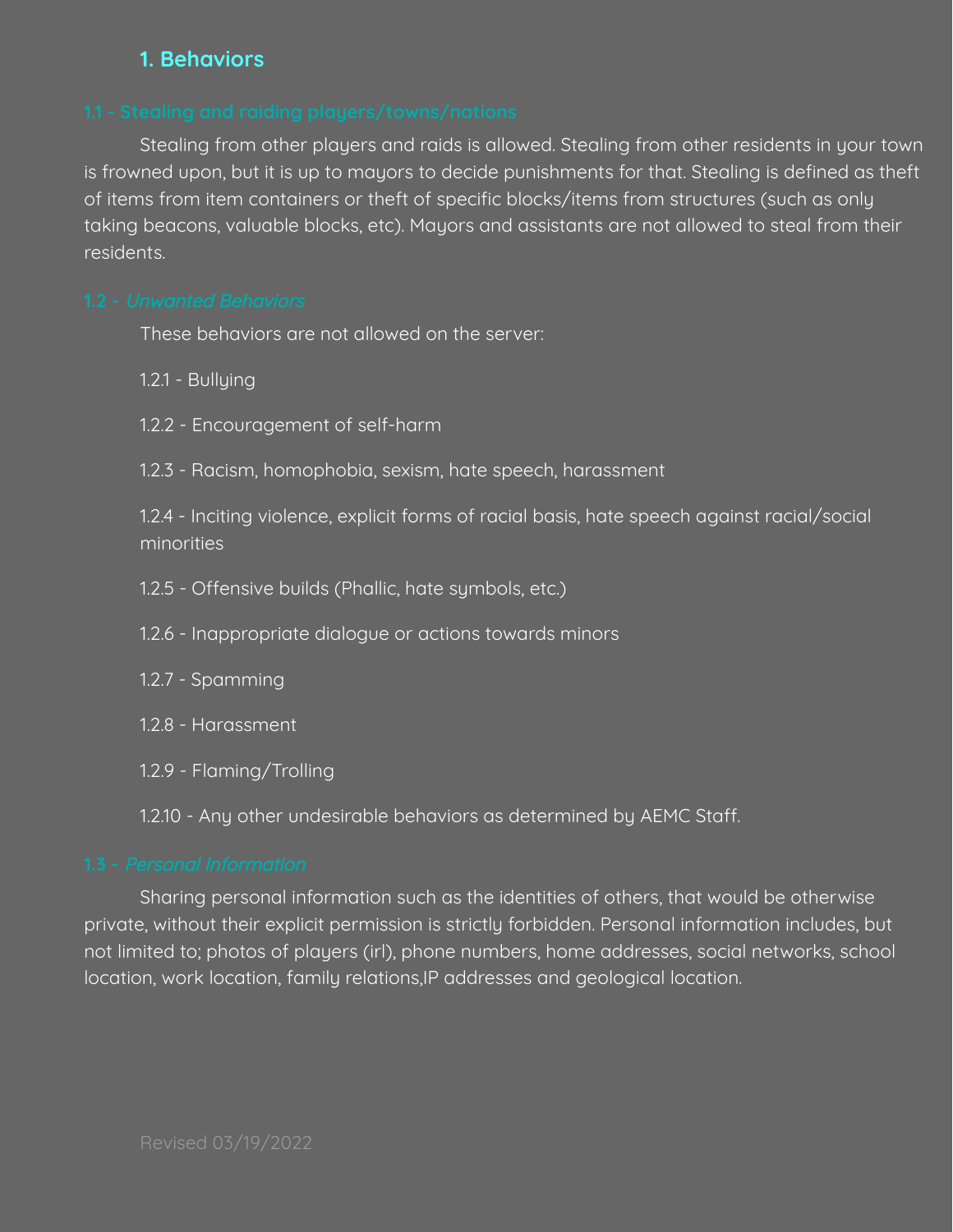You can share links in whispers and town chats. You can only share server related links in general chat.

Links to sexual/pornographic, violent, disturbing content is strictly forbidden.

Any promotion or advertising of other servers/services is strictly prohibited.

Selling in-game items or services for real life money is prohibited.

Use the correct channels for their respective designation and purpose.

Portraying yourself as a member of the staff team, that would be otherwise a false claim, in any way is prohibited.

Players are expected to respect others at all times. We understand that Siege environments can be a hostile and stressful environment, but intentional poor conduct towards others will not be tolerated. This may be in the form of harassment, bullying, excessive insults, excessive derogatory terms, but isn't limited to these specific actions. We ask that all players respect each other, and commend each other for their respective victories and losses.

## **2. Cheating, exploiting, alternative accounts, limitations**

Players knowingly benefitting from another player's exploitation or rules, exploits, glitches or hacks; will be punished equally. Players are not allowed to take advantage of server bugs, exploits, game bugs, exploits, such as duping, block-glitching, afk bypass, or other technical oversights.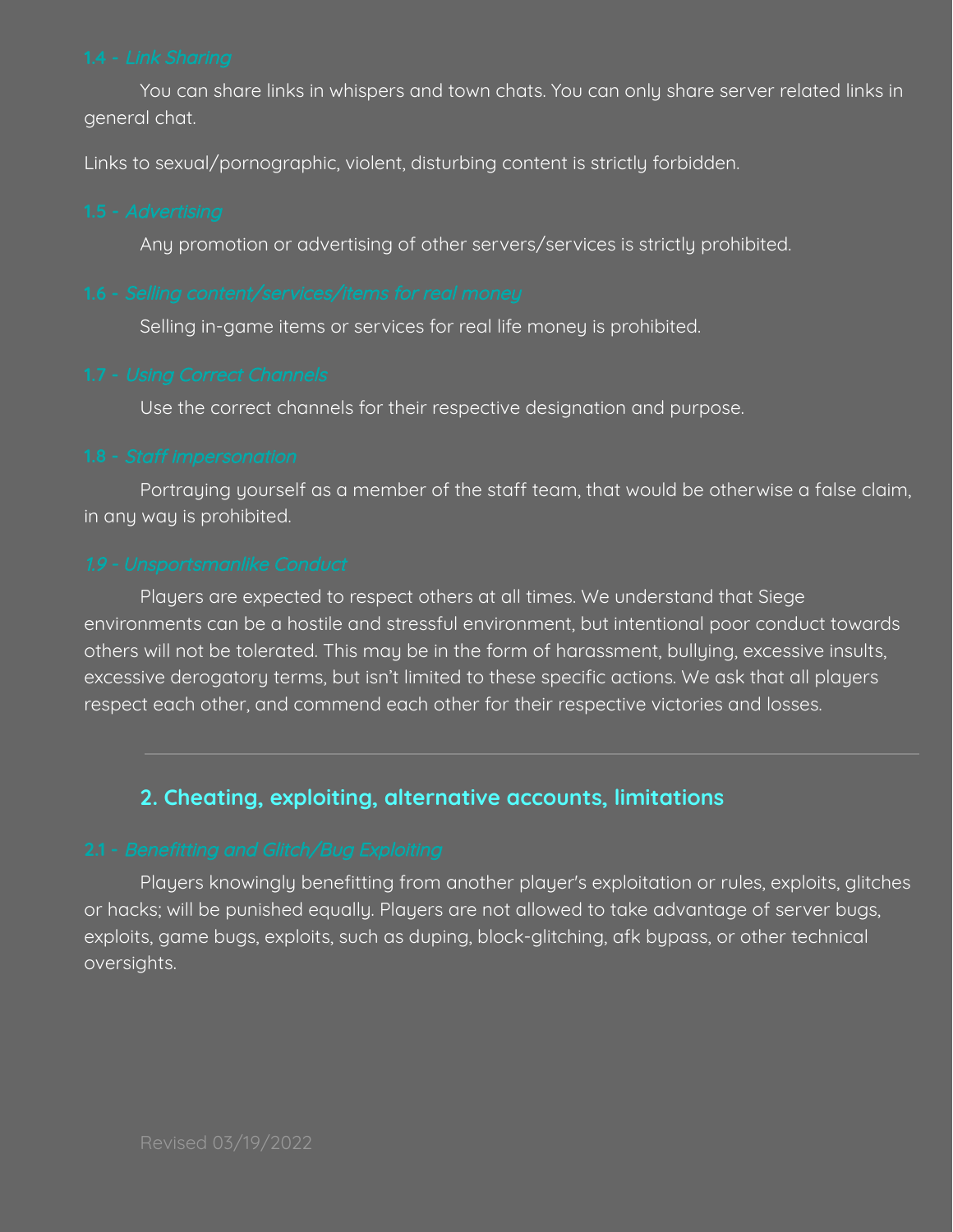Alternative accounts, otherwise known as "alts", are prohibited. You are entitled to one account per player. Alternative accounts will be suspended, and your main account will be temporarily banned if you are found breaking this rule deliberately. Account sharing is also prohibited.

Players are permitted to have **1 Java** account and **1 Bedrock** account. However, these two accounts act as one. Therefore you must have your Bedrock and Java accounts in the same town. Punishments will also be issued to both accounts respectively.

Cheat clients, macro keying and other modifications that give you a technical/gameplay advantage over another player is prohibited.

- OptFine/Performance improvement mods.
- Litematica (printing is not allowed).
- Armor/Effect Status HUD mods.
- Minimap Mods (only as much as the dynmap shows, that means no cave finder and no player icons)
- PvP Clients are allowed so long as it doesn't give you any unfair advantages.

As the Minecraft EULA states, an unfair advantage is defined as: "in a competitive game something that, given equal skill levels, time investment, and circumstances, causes one player or group of players to perform better than another."

Intentionally causing harm to our services through DDoS, spamming, raiding or other illegal exploitive methods is not allowed. This includes actions defined in section 2 rule 1 that cause downtime/interruption of AuroEarth services. All illegal actions will be logged in detail and may be reported.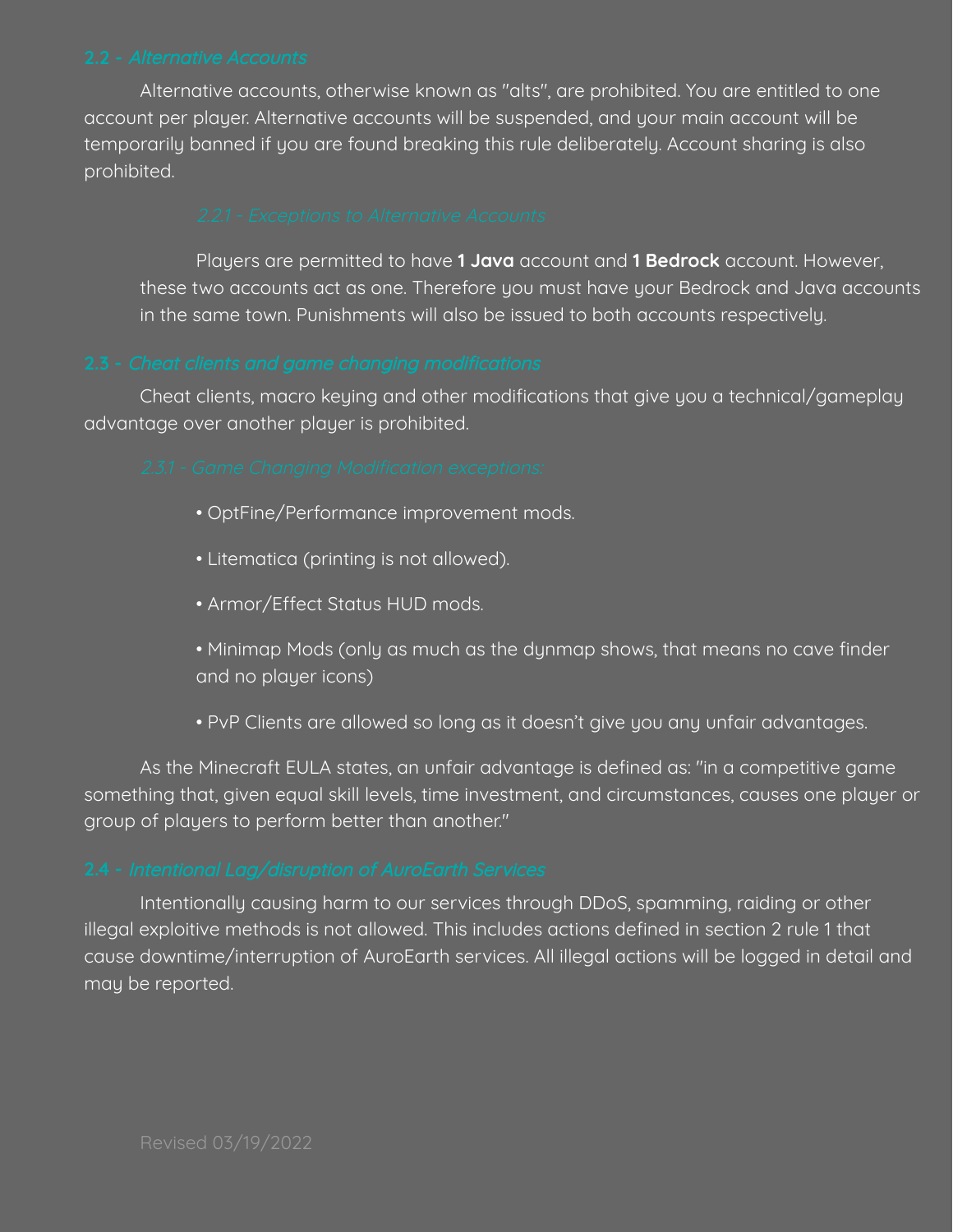# **3. Griefing**

Traditional griefs to claimed towns are not allowed. Destruction of buildings/structures/other player built entities shall be punishable. You may break & enter through builds/bases when they are under ruin or steal items in accordance with section 1, rule 1; but you may not entirely destroy them.

3.2.1 - Land outside of town claims is considered Wilderness. You are allowed to grief structures as long as they are not within close proximity to a claimed area (four chunk radius).

3.2.2 - Modification of naturally generated structures is allowed, but in moderation. Keep large modifications to a limited amount of chunks. Mass modifications must also be natural/finished looking. Fires that destroy vast amounts of the wild are strictly prohibited.

3.2.3 - Pathways (railways, ice roads, roads and other blocks used as pathways), in the wilderness, are not allowed to be griefed/modified, if they are willingly connected between existing towns that mutually agree to form them.

3.2.4 - If the area is part of a siege zone, the players who started the siege are required to fix the area after they are done. If this is not met, players will get warned and/or temporarily banned for it. This must be done within 72 hours of the end of siege.

Griefing with the use of lava, water or lava casts is not allowed. This accounts for both player built structures, and wilderness.

Artificial land formations such as man made islands and lakes are allowed if approved by staff. Please discuss with staff and neighboring players before you begin constructions on large land modifications.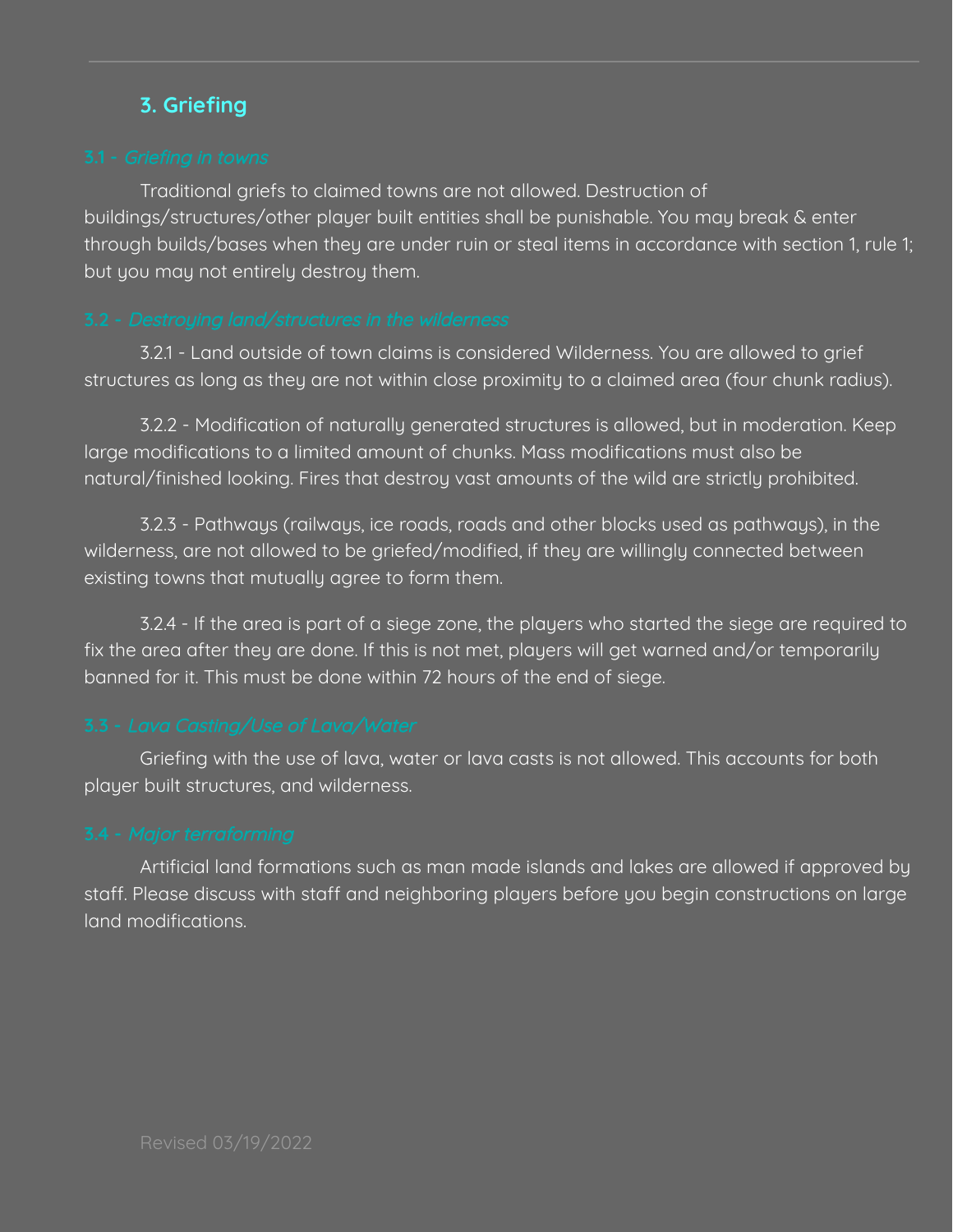Map art is only allowed in Antarctica and within your own town. Map art must follow the following guidelines:

3.5.1 - Cannot depict violence

3.5.2 - Not sexually provocative

3.5.3 - Not contain any racist, sexist, homophobic, or otherwise discriminatory symbolism or language

3.5.4 - Cannot contain inappropriate/NSFW language or symbolism

3.5.5 - Cannot contain hate speech or symbols

Destroying map art in the wilderness whilst it's being made is frowned upon but killing the maker is allowed.

## **4. Combat/PVP**

PVP shall not be allowed outside of sieges, town outlaw battles, and consensual fights regardless of plot status. Anyone within the range of a siege should expect to be attacked. 'If you are being attacked in violation of this rule, do not fight back, report it. The player that kills (regardless of who "started it") will be punished and the victim's items will be returned.

Utilizing non-PvP claims during combat is strictly prohibited. You may not enter a non-PvP claim while actively fighting/engaging in combat with another player.

Do not repetitively kill someone after they have spawned in. Do not wait outside of their base after you have already killed them.

Teleportation killing (any type of teleportation) is prohibited.

Use of lava buckets, camp fires, or any other item that can cause passive harm outside of PVP as defined in Section 4, Rule 1 is prohibited.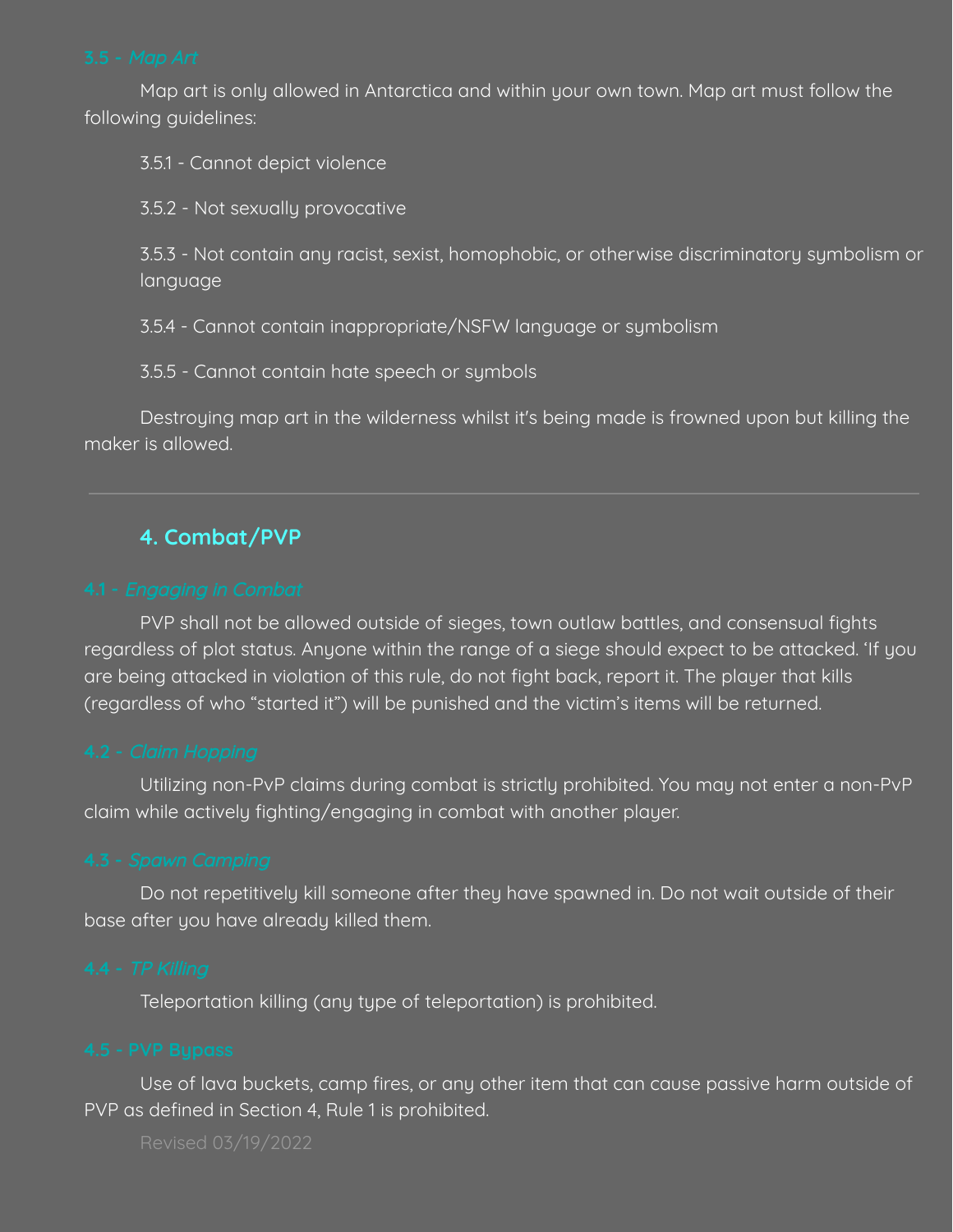Trapping players outside of PVP as defined in Section 4, Rule 1, whether by placing blocks, or by closing doors is prohibited. The use of towny jails mechanics is not covered by this prohibition.

Players who are a part of a Peaceful town and/or nation are prohibited from partaking in PVP or siege actions.

### **5. Naming Conventions**

When creating a town, make sure your name complies with naming rules. Names can be changed by staff members if they're not adhering to the following rules:

5.1.1 - Fictional town names are allowed.

5.1.2 - Town names cannot be inappropriate, offensive or toxic.

5.1.3 - Towns cannot have similar names to already established towns, where one could easily be confused with another.

5.1.4 - Town names must fit into the aspect of geopolitics and worldly game play. Meme towns are not allowed.

5.1.5 - Town names cannot include symbols except underscores or hyphens.

5.1.6 - Town names cannot prevent players from accessing information from it.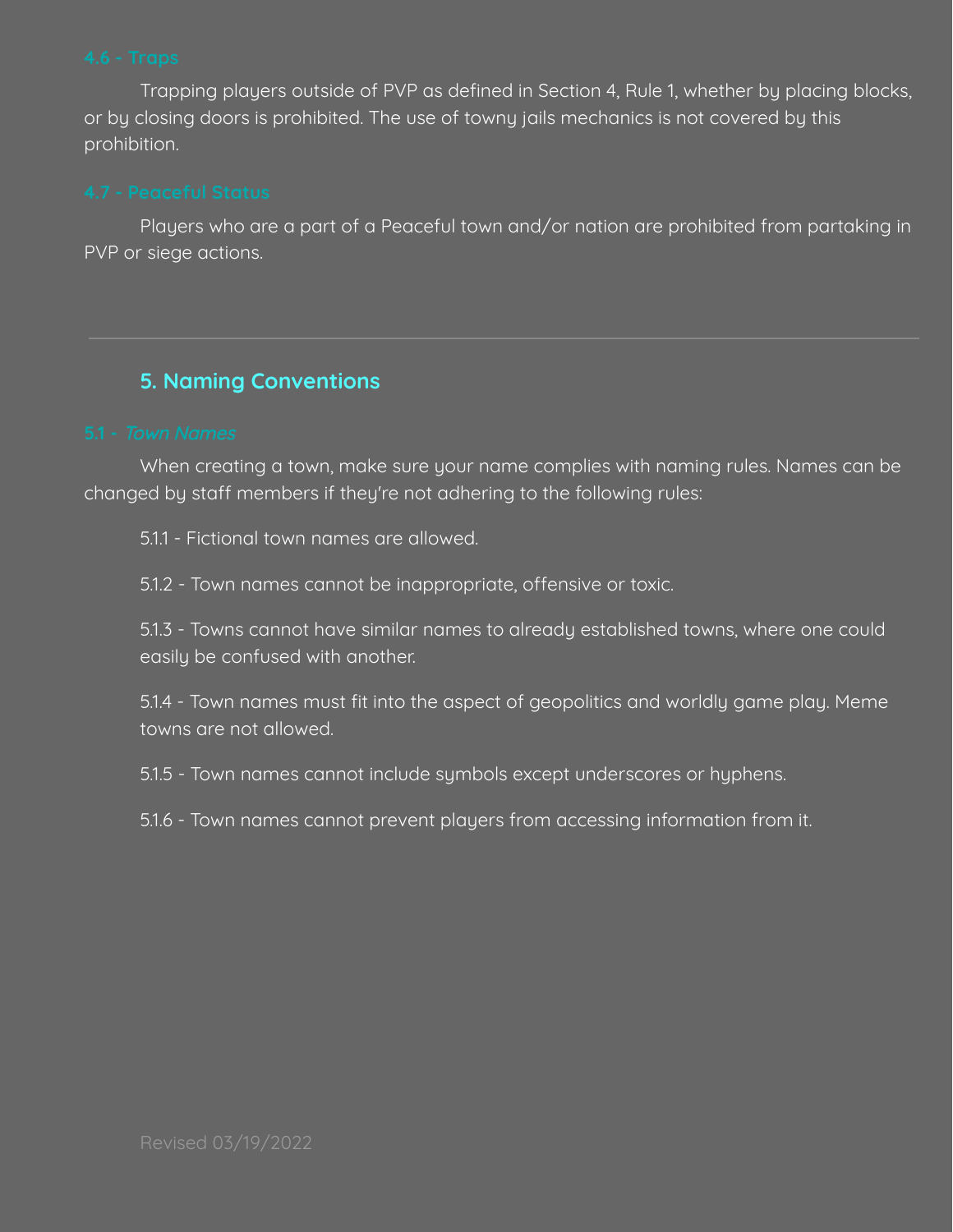When creating a Nation, make sure your name complies with naming rules. Names can be changed by staff members if they're not adhering to the following rules:

5.2.1 - Fictional Nation names are allowed as long as they're reasonable and match the geological area.

5.2.2 - Nation names cannot be inappropriate, offensive, culturally insensitive, or toxic.

5.2.3 - Nations cannot have similar names to already established Nations/Towns, where one could easily be confused with another.

5.2.4 - Nations' names must fit into the aspect of geopolitics and worldly game play. Meme nations are not allowed.

5.2.5 - Nation names cannot include symbols except underscores or hyphens.

5.2.6 - Nation names cannot prevent players from accessing information from it.

Minecraft usernames, nicknames, player skins, towny titles may not be explicit, sexual, racist, culturally insensitive, or inappropriate. You may not also change your name to match the similar username of another person on the server.

## **6 - Towny & SiegeWar Rules**

Players may not purposefully kill themselves or allow themselves to be killed for the purpose of artificially feeding points to the opposite nation.

If you wish to surround a town with another town, the innermost town must be peaceful.

6.3.1 - You are not allowed to "spaghetti claim", which is claiming land away from your main claim area by stringing out your claims.

6.3.2 - Claim blocking, as in the action of claiming chunks specifically to prevent other towns from expanding, is prohibited.